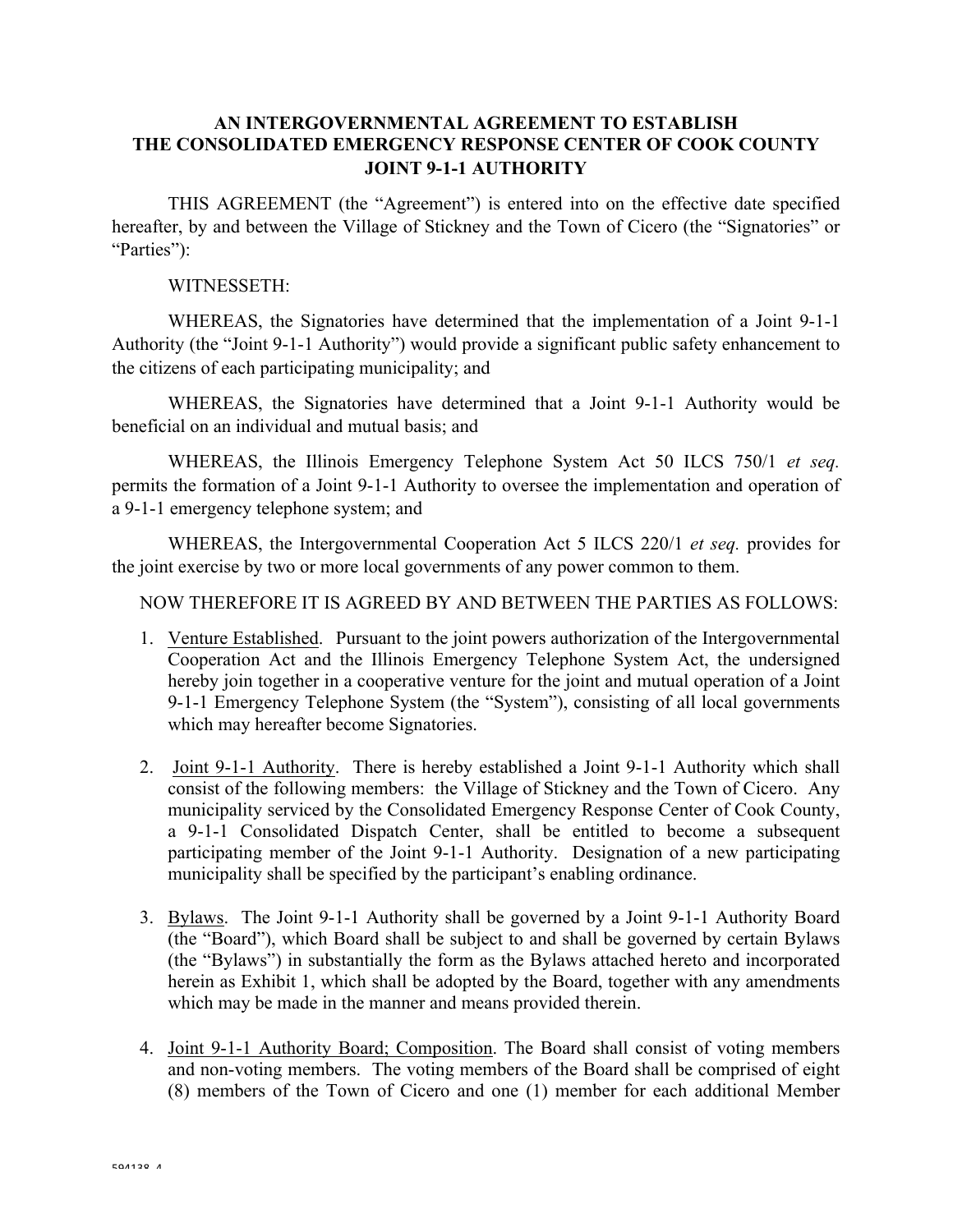Municipality that is designated by each of the additional Member Municipalities, provided that voting member for each additional Member Municipality must be a representative of that Member Municipality's 9-1-1 public safety agencies, including but not limited to its police department, fire department, emergency medical services provider and its emergency services and disaster agencies, appointed on the basis of their ability or experience. Notwithstanding any provision of this IGA or the Bylaws to the contrary, the voting members of the Board shall include one additional member of the Town of Cicero for each new Member Municipality that becomes a participating member of the Dispatch Center. The non-voting members may be comprised of advisors, each of whom shall be appointed by a majority of the voting members of the Board.

- 5. Participation. Each Signatory to this Agreement and any municipality participating in the Consolidated Emergency Response Center of Cook County 9-1-1 Dispatch Center or which may hereafter become a participant, shall be a member and shall be entitled to the rights and privileges and shall be subject to the obligations of membership, all as may be provided in the Bylaws.
- 6. Termination. Any Party to this Agreement may cease to be a Party hereto and may withdraw from participation in the manner and means set forth in the Bylaws.
- 7. Powers of the Joint 9-1-1 Authority. The powers and duties of the Joint 9-1-1 Authority created by this Agreement shall be as follows:
	- a. Planning a 9-1-1 System.
	- b. Coordinating and supervising the implementation, upgrading, or maintenance of the System, including the establishment of equipment specifications and coding systems.
	- c. Receiving monies from the surcharge imposed under Section 15.3 of the Emergency Telephone System Act, and from any other source for deposit into the Joint 9-1-1 Authority Fund (the "Fund") or such segregated account for surcharge funds, as set forth in the Bylaws.
	- d. Authorizing all disbursements from the Fund.
	- e. Hiring, on a temporary basis, any staff necessary for the implementation or upgrade of the System, as referred to in 6.b.
	- f. Making and entering into all necessary contracts for the implementation or operation of the System.
- 8. Amendment. This Agreement may not be amended, except by written agreement or resolution of all the then-current Parties thereto.
- 9. Duration. This Agreement shall continue in effect until rescinded by unanimous consent of the current parties or until terminated in the manner provided in the Bylaws.
- 10. Enforcement. Each member shall have the right to enforce this Agreement against any other member. If suit is necessary, a defaulting member shall pay reasonable attorney's fees adjudicated by the Court.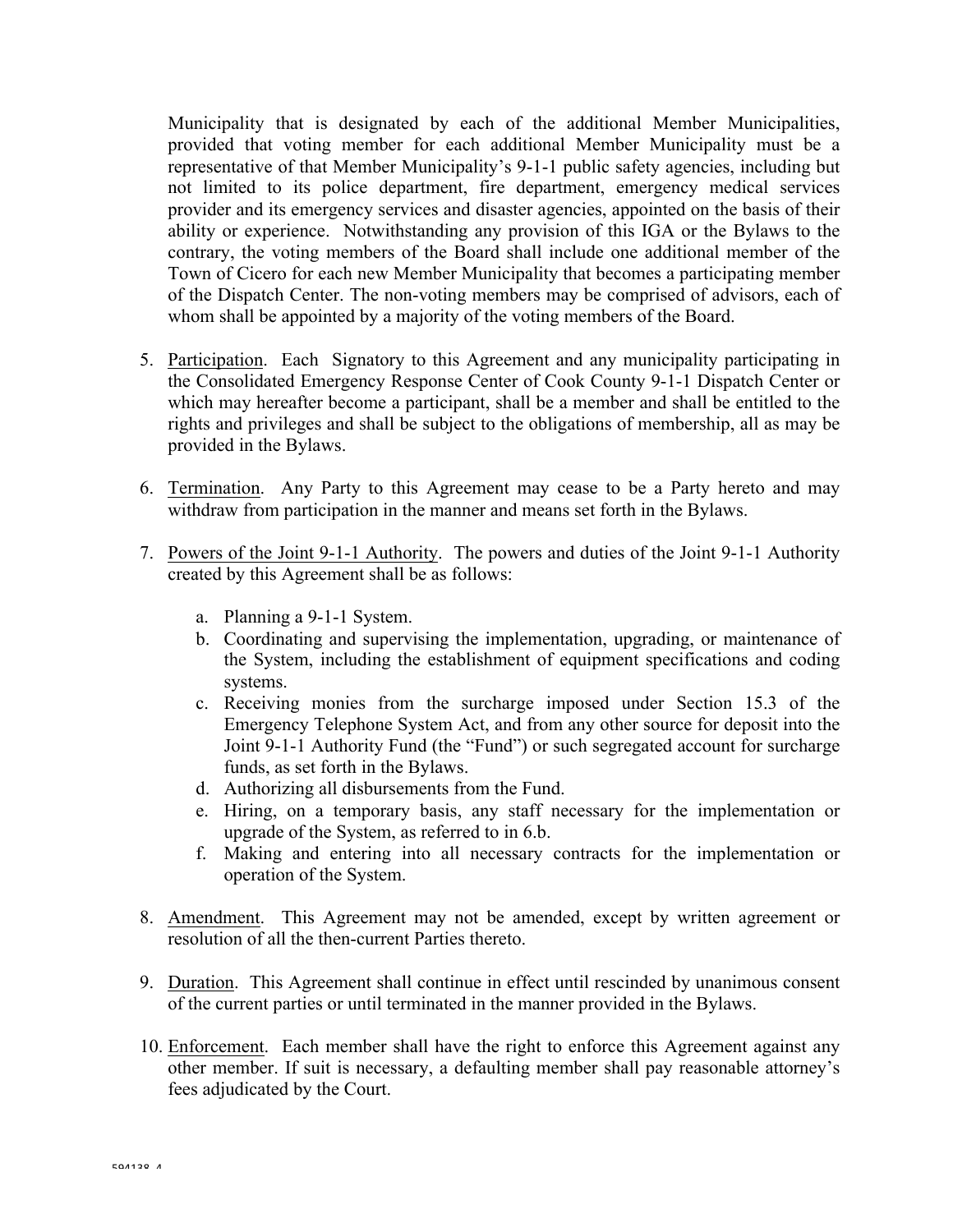- 11. Authorization. Prior to execution of this Agreement, each member shall deliver to the other a certified copy of a suitable ordinance or resolution authorizing and directing execution of this Agreement.
- 12. Construction and Governing Law. Construction and interpretation of this Agreement shall at all times and in all respects be governed by the laws of the State of Illinois, without regard to its conflicts of laws principles. All suits, actions, claims and causes of action relating to the construction, validity, performance and enforcement of this Agreement shall be brought in the Circuit Court of Cook County. The Parties acknowledge that they have had an opportunity to review and revise this Agreement and have it reviewed by legal counsel, if desired, and, therefore, the normal rules of construction, to the extent that any ambiguities are to be resolved against the drafting Party, shall not be employed in the interpretation of this Agreement. No Party, by entering into this Agreement, waives any immunity provided by local, state or federal law, including, but not limited to, the immunities provided by the Local Governmental and governmental Employees Tort Immunity Act (745 ILCS 10/1-101, *et seq.*).
- 13. Effective Date. This Agreement shall become effective on February 1st, 2018, subject to execution by all respective representatives of the Village of Stickney, the Village of Forest View, and the Town of Cicero.

IN WITNESS WHEREOF, the Parties hereto have caused their respective corporate seals to be hereunto affixed and attested and these presents to be signed by their respective officers.

[SIGNATORY PAGES FOLLOW IMMEDIATELY]